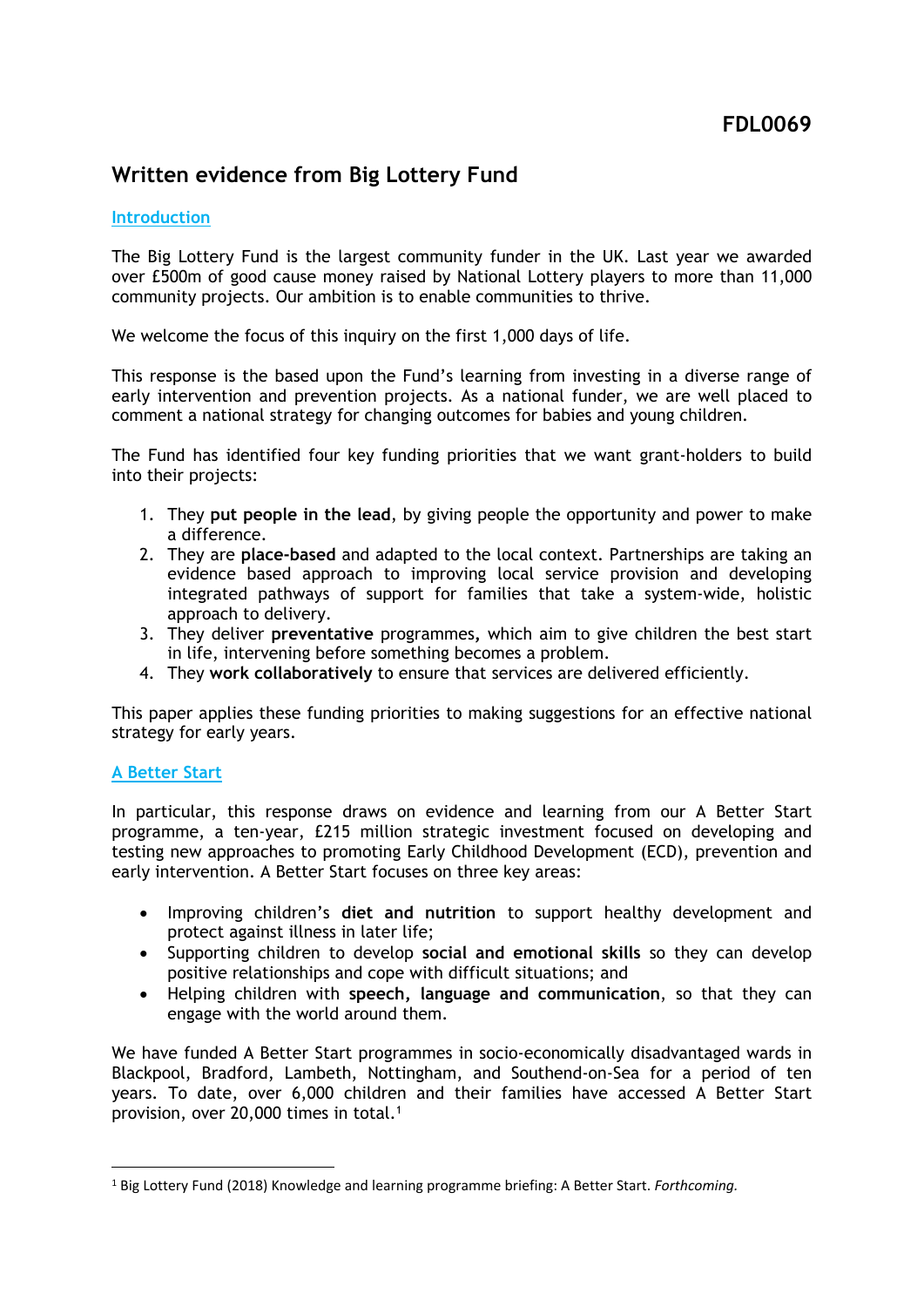The A Better Start strategy can be summarised as:

- 1. Preventative (primary prevention) and early action (secondary prevention)
- 2. Evidence and science based it uses and builds on what works in pregnancy and the early years and innovates where there is a gap in the evidence
- 3. Changing systems and developing integrated pathways of care. A Better Start is child centred and builds on what is already there.
- 4. Through involvement in decision making and service design local parents are engaged in the services so that they are acceptable and more likely to work
- 5. Engaging both parents, practitioners and the wider community in the programme to help change local attitudes and understanding of early childhood development , why it is important, and their role in it so that change is more likely to happen.
- 6. Taking a test and learn, continuous improvement approach. Learning what works, for whom and under what circumstances. This takes time, which is why we have funded for 10 years. We will also share what we are learning more widely to inform the work of others.

Three of the A Better Start programmes are responding separately to the Committee's inquiry, focussing on their experience of designing and delivering local service provision, as well as responding to the specific call for evidence from local councils and commissioners.

## **Putting people in the Lead**

Central to our funding priorities is the recognition that ordinary people are best placed to make decisions about what the services they use look like, and how they are run. Many of the organisations and projects that we fund value the experiences of those closest to the social issues being addressed.

In, Nottingham, the A Better Start partnership has created a new workforce of paid Family Mentors to deliver a programme called 'Small Steps at Home'. All families are offered access to a Family Mentor if they are expecting a child or have a new baby.<sup>2</sup> Family Mentors are recruited from the community through an assessment process that focuses on their approach, attitude and personal qualities, rather than on specific work experience or qualifications. The mentors complement the existing workforce of child health, education and development professionals, contributing their knowledge and experience to the programme, and improving their own skills.

There is huge value in enabling parents and members of the local community to offer peer support and share their knowledge and experiences to help others.<sup>3</sup> Projects that put people in the lead can access people with a diverse set of skills and experiences, and a vested interest in the effective delivery of local services. At the same time, the people they work with are given the opportunity to make a difference in their communities.

This approach can also be seen in projects we fund across the country. For example, Home Start Kernow are using a grant of £490,000 to deliver Connecting Communities, a home befriending project that will support 620 families over three years. Volunteers are recruited to provide regular emotional and practical support for families within their

<sup>2</sup> Ibid.

<sup>&</sup>lt;sup>3</sup> Parents 1<sup>st</sup> and IVAR. (2016) Volunteering and early childhood outcomes: A review of the evidence. London: Big Lottery Fund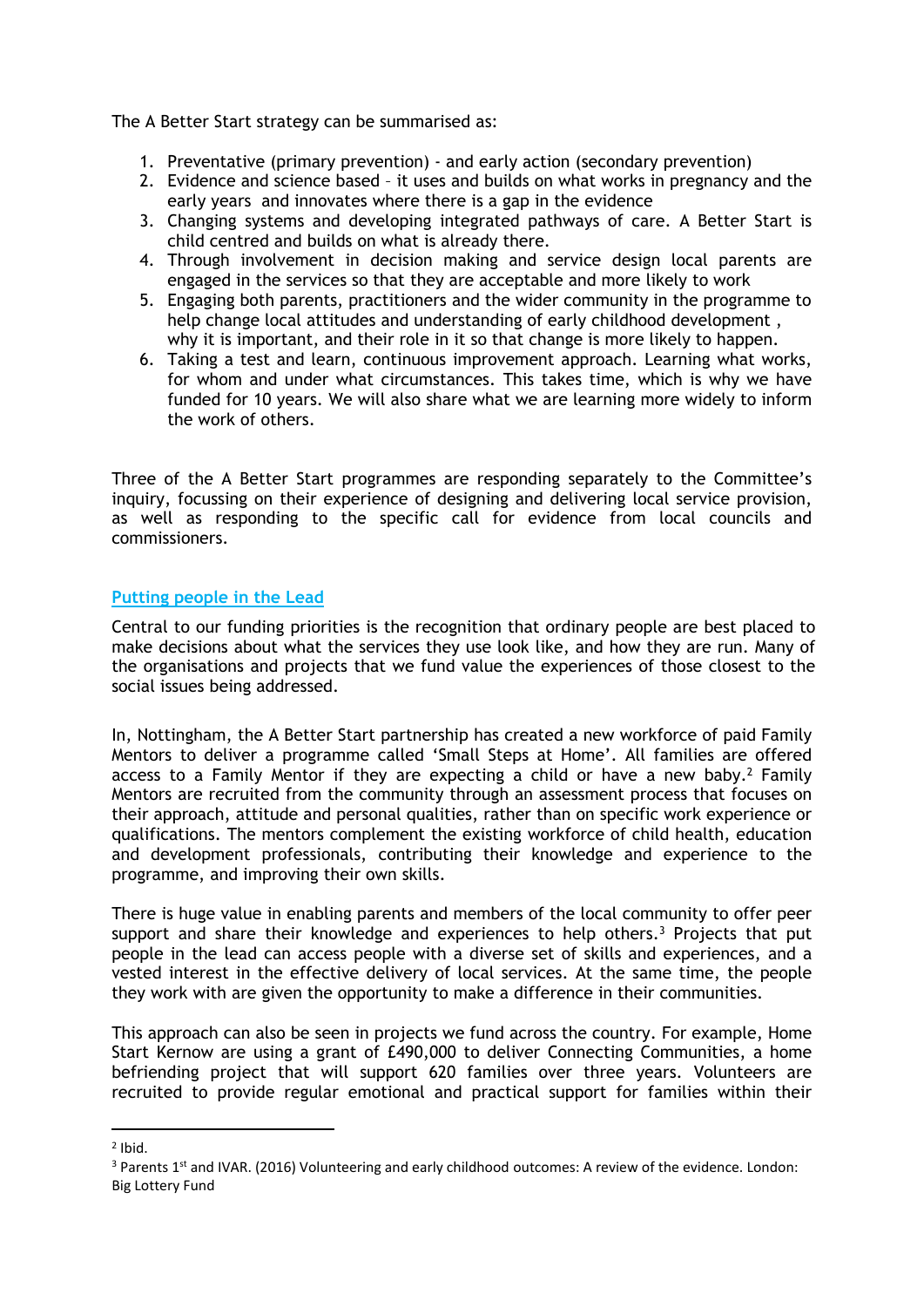homes. The volunteers are themselves parents, and so can provide advice and support using their own experiences and knowledge.

Home Start Kernow are also creating a steering group, made up of families involved with the programme, to help improve and redesign the programme as it is delivered. This approach, which is in common with all of the Home Start projects around the UK, gives people greater confidence and control over their lives. For example, Home Start's 2017 Impact Report found that, as a result of their interventions, 94% of parents reported that they had improved self-esteem.

#### **Place-based**

There are real and enduring benefits to taking a place-based approach to early years support. This is an approach that puts people in the lead, harnessing local assets and resources, whilst keeping child outcomes at the centre.<sup>4</sup> By understanding the context that early years' services are working in, and by working closely with local partners and experts, the A Better Start partnerships are developing ways to co-ordinate the efforts of the voluntary sector, local authorities, early childhood and health services, academics, local community, and parents.

A family may access a number of services and support networks in pregnancy and after the birth of a child, so is important that these different services are joined up and working together. By sharing their experience and insights with each other, individual organisations can improve the quality of services for pregnant women, babies and very young children.

#### Sharing data

A Better Start's approach to joining up services includes the improved use of data. In Blackpool, local organisations are being supported to build a town wide system, to make it easier to share and compare data. In addition, services have been encouraged to avoid using jargon and technical terms, and adopt a common language that is more inclusive and easier for everyone to understand. In Nottingham, a single patient medical record system, used by community health providers of the 0-5 Healthy Child Programme and NHS Acute Trust Maternity Services, ensures that all parent and child records are accessed and shared across services, and that all services have the same information.

#### Involving the whole community

A key lesson from the delivery of A Better Start is the importance of enabling people to influence the design of the services that are supporting them. A Better Start has been working with families to ensure that their views are heard. To make this work, it has been really important to develop strong relationships built on trust.

The A Better Start Partnerships have found that off-the-shelf evidenced based programmes are not enough on their own. By taking a service design approach, that involves families and local services in modifying and improving their programmes, they can create services that properly meet the needs of beneficiaries.<sup>56</sup>

The impact of this approach can be seen in Blackpool, where A Better Start has invested £1million into transforming the health visiting service across the town. The new service

<sup>4</sup> https://bernardvanleer.org/ecm-article/2018/a-better-start-tackling-inequity-through-community-wideaction-on-early-childhood-development/

<sup>5</sup> <https://abetterstartsouthend.co.uk/new-service-design-framework-launches/>

<sup>6</sup> https://borninbradford.nhs.uk/what-we-do/pregnancy-early-years/toolkit/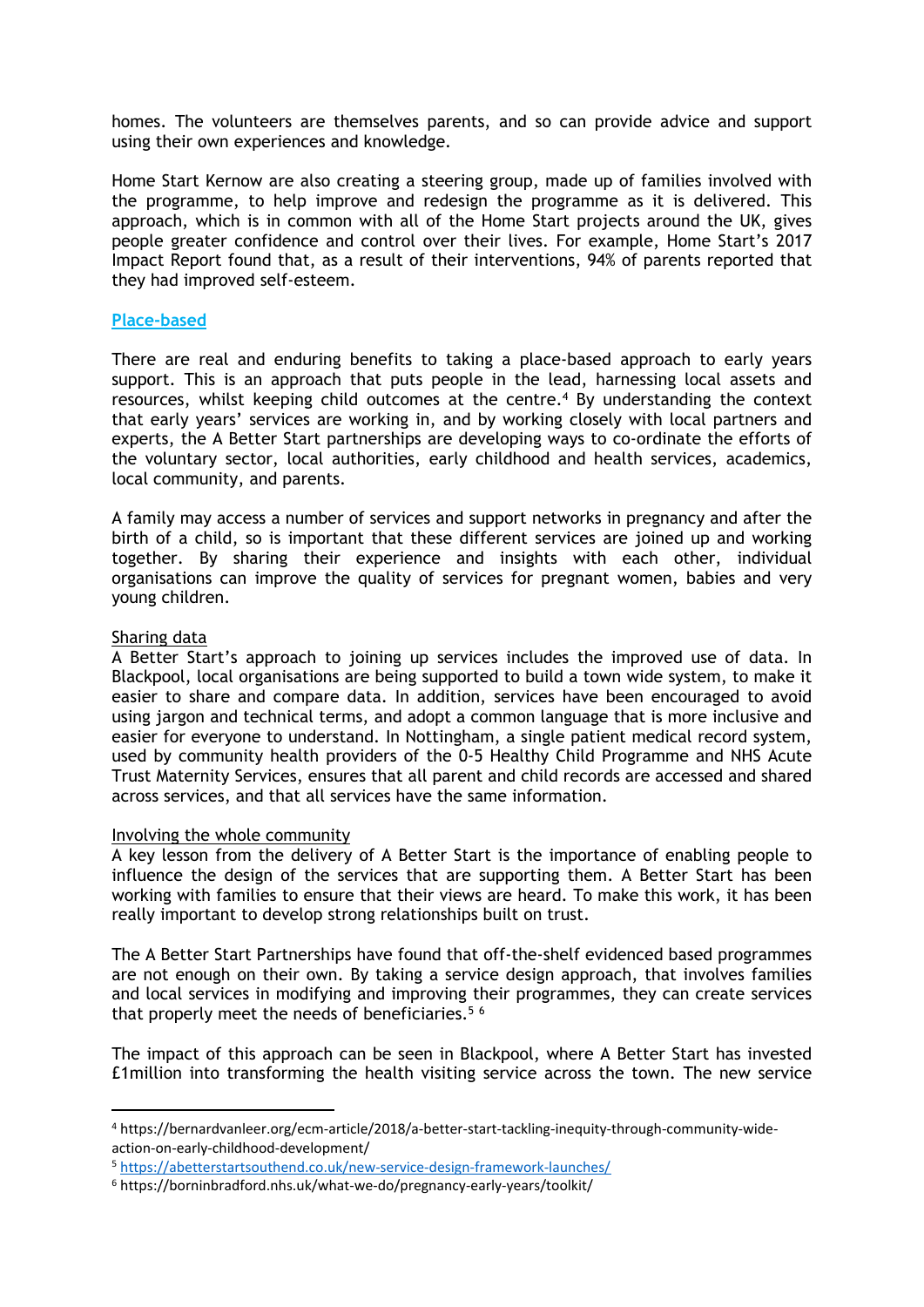has been created with the help of Blackpool parents and healthcare professionals, who have been consulted extensively in the redesign of a health visiting service model.

The new service includes an increase in the minimum number of health visitor checks (from the statutory 5 to 8) to identify child development needs as early as possible, and share public health messages more consistently. Additionally, the content of the visits was revised to better identify and support parental and infant mental health. This new model ensures that all families receive access to a high quality evidence-based service, with additional support being provided to families who need it most.<sup>7</sup>

Another example is Baby Steps, a science-based perinatal education programme which supports parents to manage the emotional and physical transition into parenthood. An evaluation of Baby Steps showed that, as a result of the programme, parents are better equipped to provide sensitive, responsive care to their babies.<sup>8</sup> As a result, Baby Steps has now been scaled up and is offered across the whole town.

#### Proportionate Universalism

A Better Start follows Professor Sir Michael Marmot's principle of 'proportionate universalism', which means all children, regardless of need or circumstance, should have the best possible start in life, and those with greater needs should receive additional support in order to reach their potential. $9$  A Better Start provides a strong universal offer to parents and families and a range of targeted support based on identified local need. We are funding A Better Start over a ten year period to see if this approach results in an improvement in our three child outcomes at a population level over time.

#### **Prevention and Early Intervention**

A Better Start primarily relies on a preventative approach and aims to promote healthy early childhood development. We recommend this approach is used more widely in early years' service provision.

Prevention is about intervening before something becomes a problem. There is good evidence that projects that employ elements of prevention and early intervention are particularly effective at supporting people to maximise their potential, and enjoy a better quality of life.<sup>10</sup>

For instance, it is important to provide support to children and adults affected by Adverse Childhood Experiences as they can lead to a number of serious health-harming behaviours, as well as damaging levels of stress. If a child or parent has been negatively affected by ACEs and are provided with the right support, it is possible to interrupt this trajectory.

#### Healthier Nutrition

The Lambeth Early Action Partnership (LEAP) Community Activity and Nutrition (CAN) service supports pregnant women with a high Body Mass Index (BMI) to adopt healthier food choices and increase physical activity with the intention of improving birth and longer-term outcomes for them, their babies and families.<sup>11</sup>

<sup>7</sup> Marmot, M. (2011) Fair society, healthy lives. HM Government. Retrieved from. [https://www.gov.uk/dfid](https://www.gov.uk/dfid-research-outputs/fair-society-healthy-lives-the-marmot-review-strategic-review-of-health-inequalities-in-england-post-2010)[research-outputs/fair-society-healthy-lives-the-marmot-review-strategic-review-of-health-inequalities-in](https://www.gov.uk/dfid-research-outputs/fair-society-healthy-lives-the-marmot-review-strategic-review-of-health-inequalities-in-england-post-2010)[england-post-2010](https://www.gov.uk/dfid-research-outputs/fair-society-healthy-lives-the-marmot-review-strategic-review-of-health-inequalities-in-england-post-2010)

<sup>8</sup> Hogg, Sally, Coster, Denise and Brookes, Helen (2015) Baby Steps: evidence from a relationships-based perinatal education programme: summary document. London: NSPCC

<sup>9</sup> Marmot, M., Goldblatt, P., Allen, J. et al. (2010) Fair Society Healthy Lives, the Marmot Review. London: Institute of Health Equity.

<sup>&</sup>lt;sup>10</sup> Early Action Task Force (2011) The Triple Dividend: Thriving lives. Costing less. Contributing more.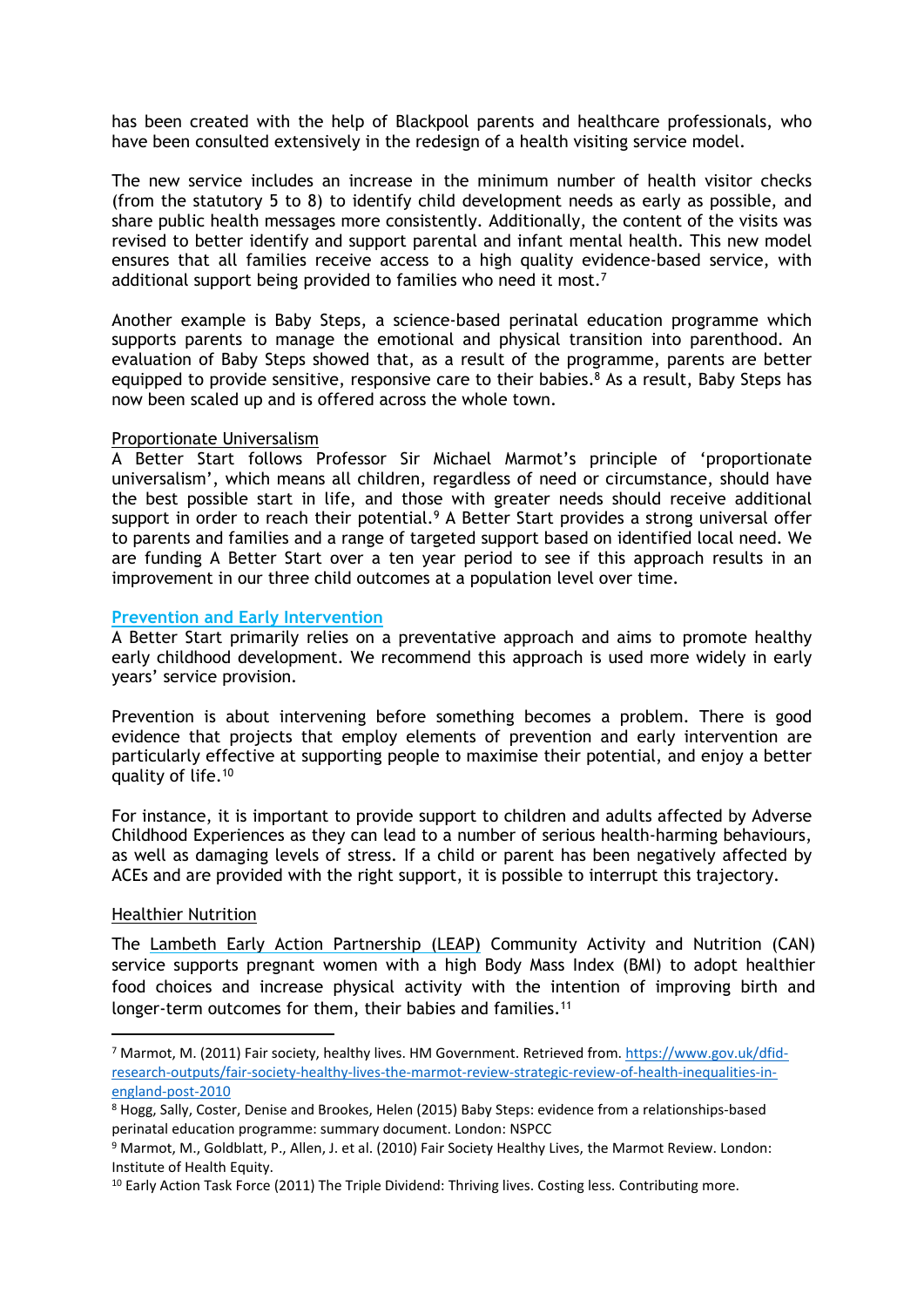The service was developed following research by Kings College Hospital, London, which found that support from health trainers had a significant positive impact on women's diets. The programme was tested in the Lambeth community. It has now been modified to take account of the prevalence of obesity amongst the Black African and Caribbean populations. CAN has given women who wouldn't otherwise benefit from this type of support the opportunity to access it for the first time. Their regular weekly relationship with the CAN practitioner can also help identify other issues where they might benefit from support. Data shows that target groups are being reached and retained, and there are now 100 women enrolling in CAN each year.

## Language and Communication Development

Approximately 50% of children from socially disadvantaged backgrounds have significantly poorer language and communication skills than other children of the same age. Without effective communication skills, children can struggle to thrive in later life in terms of achievement, making friends, and having positive interactions with the world around them<sup>12</sup> .

The impact of prevention and early intervention on improving life chances can be particularly seen in the speech and language development of babies and young children. This is a key strategic area of focus for A Better Start.

A Better Start is also helping parents to develop skills to talk, read and sing to their children, as well as to play with and praise them through a range of science and evidencebased programme. Activities range from speech and language home visiting services to reading groups encouraging fathers to read to their children. For instance, Fathers Reading Every Day (FRED), delivered in Blackpool, Nottingham and Southend, has encouraged dads to develop a shared interest in reading with their children that has lasted beyond the length of the programme. $13$ 

An independent evaluation of the impact of FRED on more than 300 children found that, for children who participated in the programme, there was marked improvement at above expected levels in reading, writing and numeracy, when compared to peers who did not take part. Among participating children, two fifths (42%) made progress to a greater than expected extent in their reading. Among those children who did not take part in FRED, only 11% made greater than expected progress in their reading levels. More than a fifth (22%) of children participating in the intervention made progress in numeracy to a greater than expected extent, compared to 9% among those children who did not.

Such early, sensitive involvement by fathers continues to deliver benefits. At age five, their children know and use more words, can pick out letters more accurately and are better at problem solving; by age ten, their vocabulary is wider and their maths skills are better too.

#### **Working in Partnership**

Through our grant programmes, the Big Lottery Fund is supporting more people to work in partnership with one another. We bring together diverse organisations and individuals to contribute their strengths and perspectives to achieve a joint aim.

The Big Lottery Fund is committed to sharing the high quality learning from the A Better Start with other organisations, particularly those working in Early Childhood Development. This is a key to our working in partnership approach, as it allows other organisations to

<sup>&</sup>lt;sup>11</sup> Big Lottery Fund (2018) Knowledge and learning programme briefing: A Better Start.

<sup>&</sup>lt;sup>12</sup> Bercow Review of Services for Children and Young people (0-19) with Speech, Language and Communication Needs (2008) Nottingham: DCSF Publications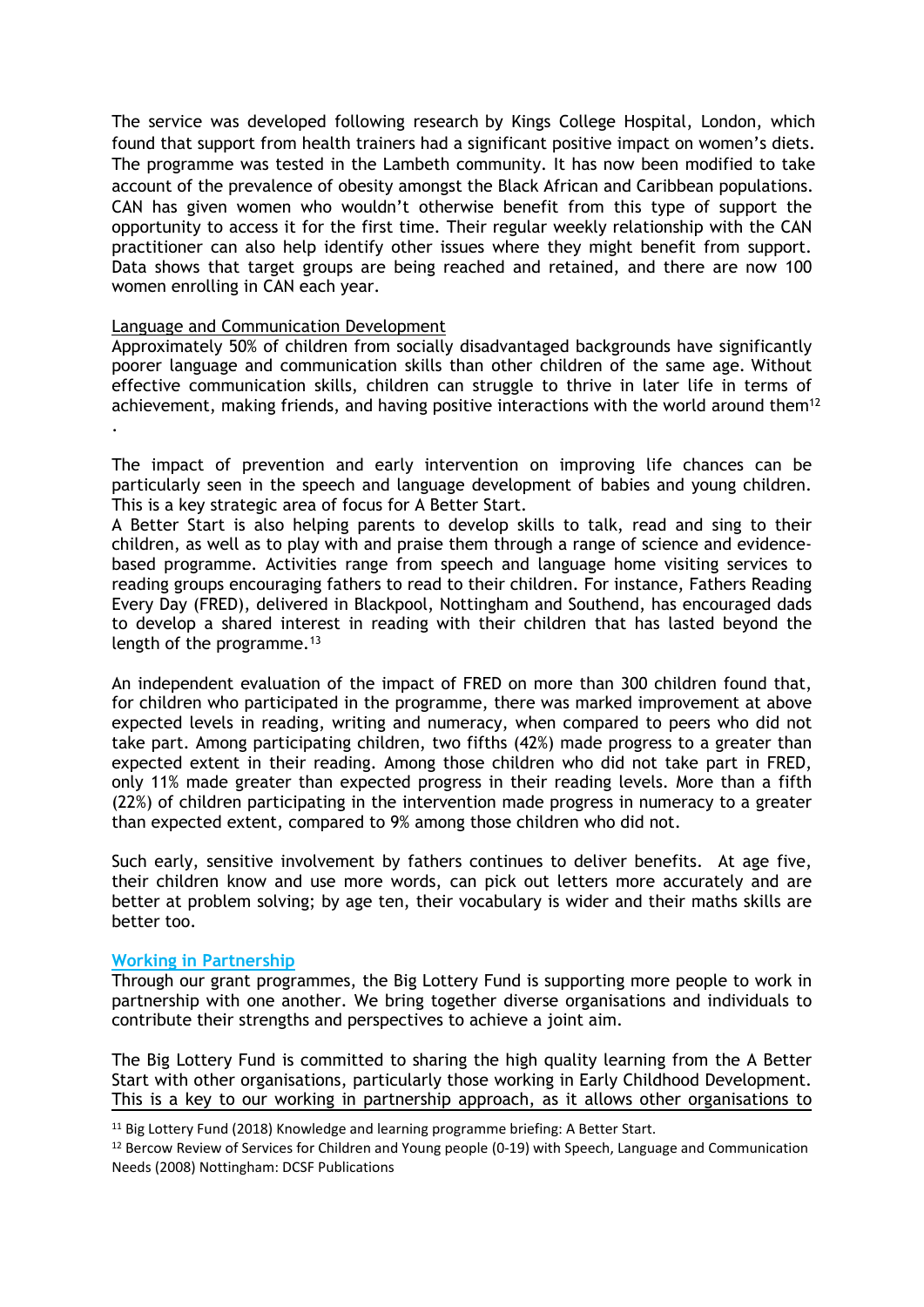benefit from our research and programme delivery; and equally for our work to be informed by their learning.

To do so, the Big Lottery Fund is appointing a new contractor, whose dedicated aim will be to share what we know about what works, and what doesn't, in early years programme delivery; alongside supporting the further development of A Better Start partnerships. They will work across the A Better Start partnerships, within the Early Childhood Development sector, and beyond.

Partnership working deliver real benefits. It allows services to run more efficiently by cutting down duplication and making it easier to share information, and it should be a key feature of any national early years' strategy.

For example, A Better Start partnerships have worked with national and international academics and experts. They have then supported the local partnerships to adopt this knowledge into their services, helping to bridge the gap between the theoretical academic learning and the practical day-to-day delivery of programmes.

A good example of what this approach looks like in practice is the Mums and Babies in Mind (MABIM) project, led by Maternal Mental Health Alliance and the Mental Health Foundation, which has now closed and is producing learning and evidence from its evaluation. MABIM was funded by the Big Lottery Fund through our Reaching Communities programme. It was also working within two of the five A Better Start sites.

The project helped local leaders to improve the quality of life of mothers experiencing mental health problems during pregnancy and the first year of their baby's life.

In the places that it worked in, the project identified the barriers to service improvement, came up with solutions to better help mothers access support. By tapping into the knowledge of members of the local community, the project built partnerships within local services.

Each local A Better Start area has partnership boards, which are the decision-making bodies for A Better Start programmes in their neighbourhoods. The boards bring together representatives of partner organisations with community representatives. The partnerships also ensure that senior leaders are working together to ensure that the changes planned by A Better Start can become embedded and sustainable in the long term. They also help to 'make things happen', for example by removing barriers and bringing in additional resources.

In order to build effective partnerships, the different organisations and individuals involved need to acknowledge and respect each other's strengths and the value of each other's perspectives and roles in achieving their long term vision.

#### **Conclusion**

Pregnancy and the first few years after birth are a crucial period in a child's life. Through the delivery of the A Better Start programmes, the Big Lottery Fund aims to improve the life chances of babies and children, whilst at the same time, strengthening local partnerships and pathways of support. By investing in children's Early Childhood Development our aim is to increase the likelihood that children will have healthier, happier lives, and reduce pressure on services and the public purse.